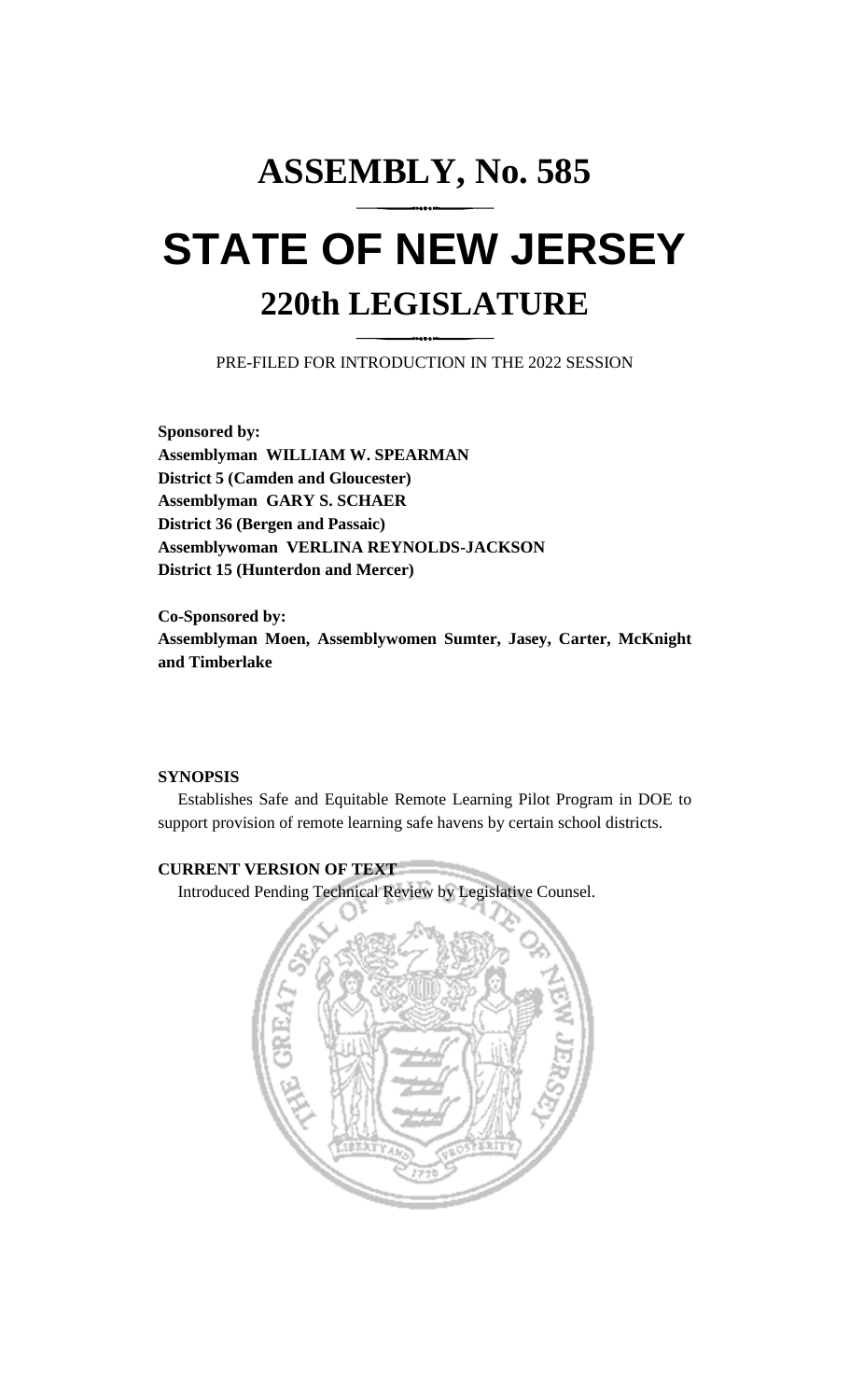## **A585** SPEARMAN, SCHAER

 $\mathcal{D}_{\mathcal{L}}$ 

 **AN ACT** establishing the Safe and Equitable Remote Learning Pilot Program and supplementing Title 18A of the New Jersey Statutes. **BE IT ENACTED** *by the Senate and General Assembly of the State of New Jersey:* 1. As used in this act: "Broadband Internet service" means a mass-market retail service that provides the capability to transmit data to and receive data from all or substantially all Internet endpoints, including any capabilities that are incidental to and enable the operation of the communications service, but excluding dial-up Internet access service. "Eligible district" includes the Camden City School District, the Newark City School District, the Passaic City School District, the Paterson City School District, and the Trenton City School District. "Program of hybrid instruction" means a program of instruction that is provided through a mix of in-person and virtual or remote instruction and is implemented in accordance with criteria to be established by the Commissioner of Education and is approved by the commissioner. 2. There is established in the Department of Education a Safe and Equitable Remote Learning Pilot Program to assist eligible school districts in the provision of remote learning safe havens, as provided in sections 3 and 4 of this act. 3. a. Notwithstanding the provisions of any other law or regulation concerning the approval of temporary educational facilities to the contrary, when an eligible district implements a program of virtual or remote instruction, as provided under section 9 of P.L.1996, c.138 (C.18A:7F-9), or a program of hybrid instruction, the eligible district may, with the approval of the executive county superintendent of schools, establish one or more remote learning safe havens. Each remote learning safe haven shall be used for the delivery of virtual or remote instruction to enrolled students in accordance with applicable social distancing and other health and safety guidelines. This act shall not be construed as to permit an eligible district to provide in-person instruction at a remote learning safe haven established pursuant to this act, unless otherwise authorized pursuant to State law. b. When an eligible district establishes a remote learning safe haven, the eligible district shall be responsible for the provision of broadband Internet service to the facility. The service shall be sufficient for every enrolled student who is eligible for free or reduced-price meals under the State school lunch program to participate in virtual or remote instructional sessions at the facility.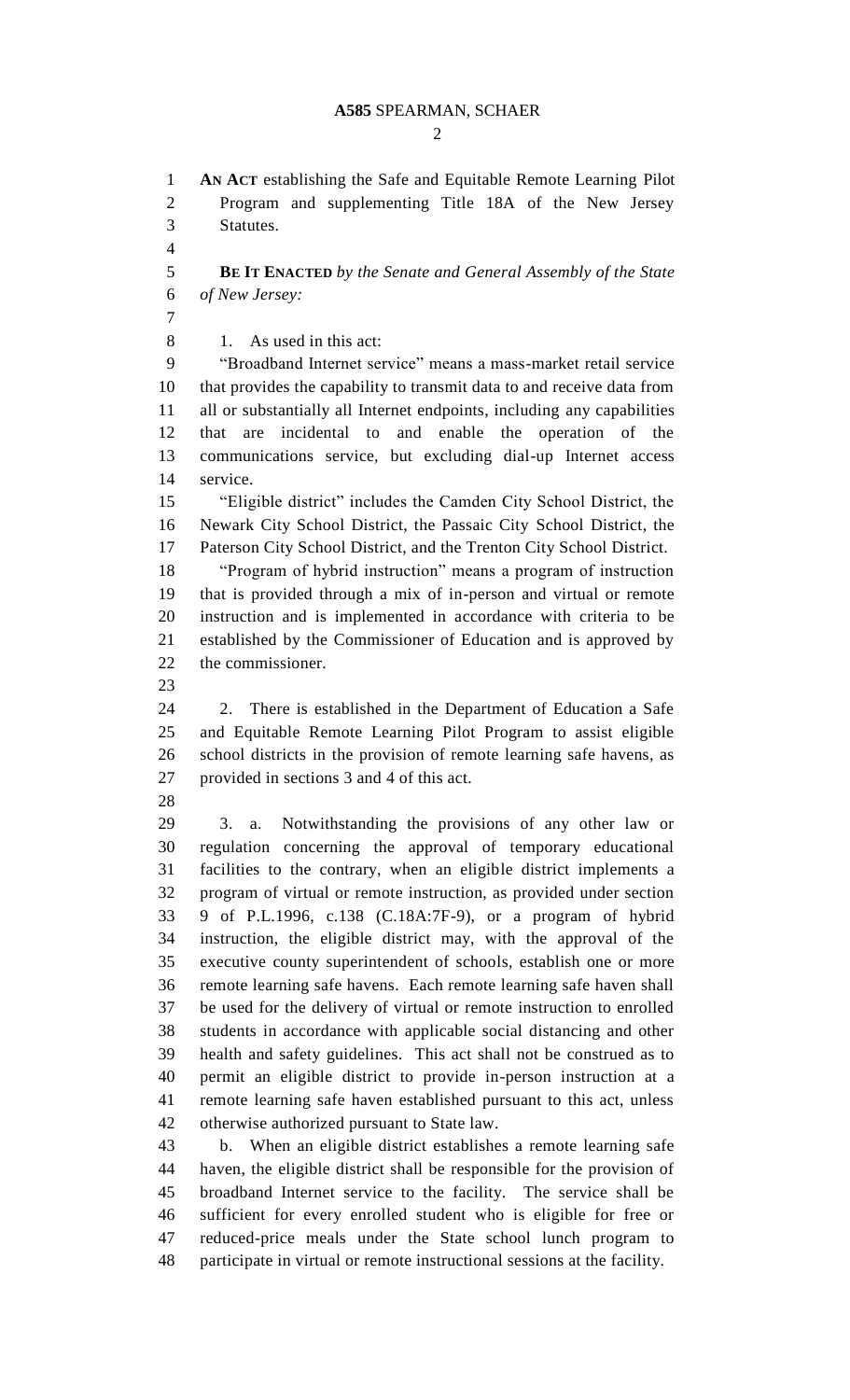c. In addition to any other requirements established by the Commissioner of Education, a remote learning safe haven shall be:

 (1) located within a building owned by the federal government, the State, a political subdivision of the State, or a nonprofit organization;

 (2) staffed by appropriately licensed school personnel who have undergone a criminal history record check pursuant to the provisions of P.L.1986, c.116 (C.18A:6-7.1 et seq.) and are approved by the board of education, during all hours of operation; and

 (3) in compliance with the applicable standards for temporary educational facilities required pursuant to the State Board of Education regulations.

 d. If an eligible district establishes a remote learning safe haven, the Department of Education shall, within the limits of available funds, provide the eligible district with such funding as is necessary to defray the costs of establishing and staffing the facility, as well as providing the facility with broadband Internet service. To the maximum extent possible, an eligible district shall provide the remote learning safe haven such staff, resources, equipment, and materials as may be necessary to establish and operate the remote learning safe haven and to limit the use of staff, resources, equipment, and materials of the remote learning safe haven.

 4. Following the expiration of the public health emergency declared by the Governor in Executive Order 103 of 2020 or the rescission of the declaration of the public health emergency declared by the Governor in Executive Order 103 of 2020, an eligible district that establishes one or more remote learning safe havens pursuant to section 3 of this act may continue to use, or enter into written agreements or partnerships to continue to use, the remote learning safe havens for before school and after school activities.

 5. a. In any school year in which an eligible district establishes a remote learning safe haven pursuant to the provisions of this act, the Department of Education shall collect information on the program including, but not limited to:

 (1) the number of students who engaged in virtual or remote instruction in a remote learning safe haven during the school year;

 (2) the costs of establishing a remote learning safe haven in each eligible district and the amounts provided by the department to eligible districts pursuant to subsection d. of section 3 of this act;

 (3) the number of school personnel who staffed the remote learning safe havens in each eligible district, including any additional costs incurred by eligible districts to provide such staff; and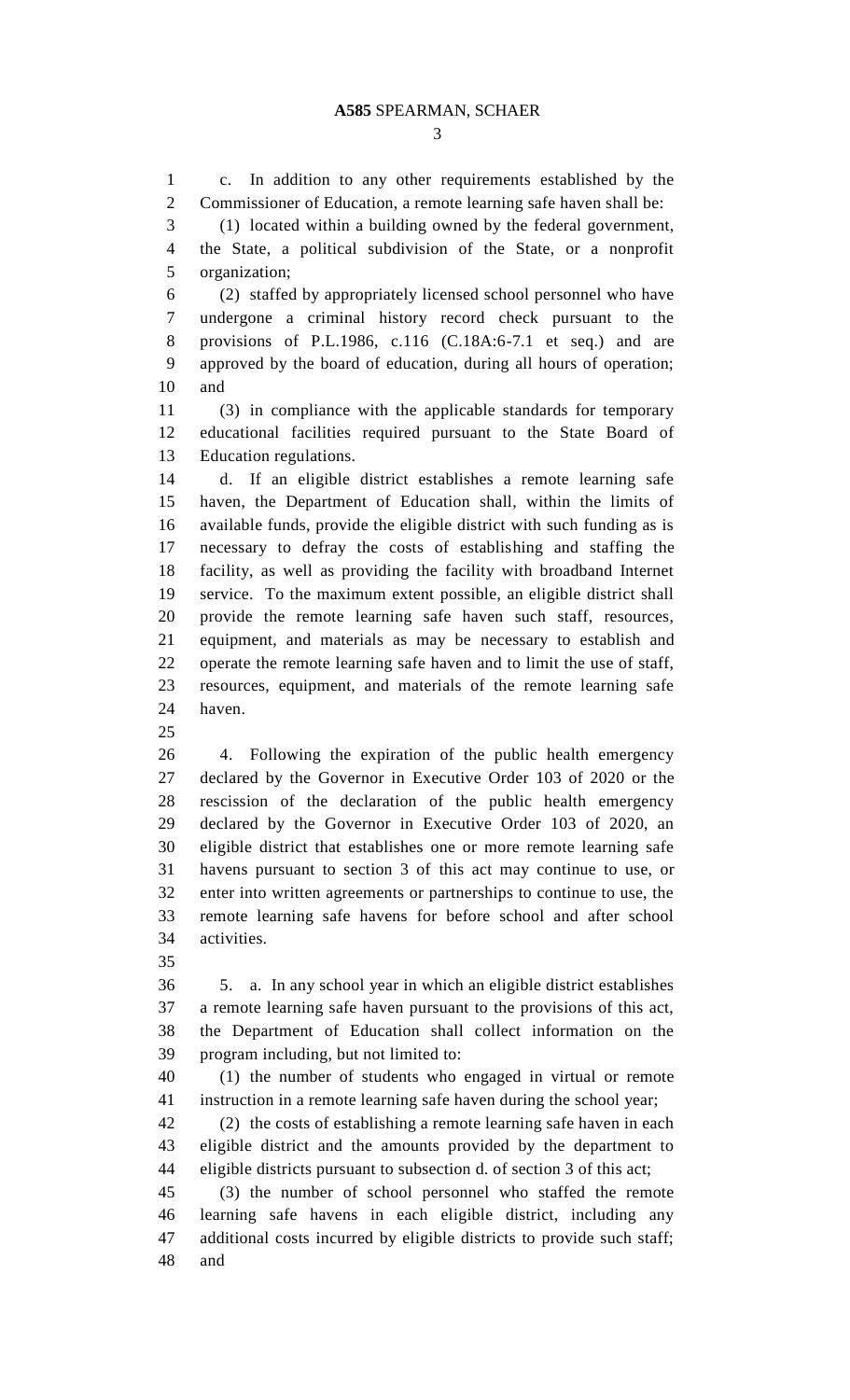(4) a description of each remote learning safe haven established pursuant to the provisions of this act. b. Within 30 days of the end of any school year in which an eligible district establishes a remote learning safe haven pursuant to the provisions of this act, the department shall submit a report to the Governor, and to the Legislature pursuant to section 2 of P.L.1991, c.164 (C.52:14-19.1). The report shall contain the information collected by the department pursuant to subsection a. of this section and the department's recommendation on the advisability of continuing the Safe and Equitable Remote Learning Pilot Program and expanding the program for implementation in additional school districts. 6. Notwithstanding any provision of P.L.1968, c.410 (C.52:14B-1 et seq.), or any other law to the contrary, the Commissioner of Education may adopt, immediately upon filing with the Office of Administrative Law and no later than the 90th day after the effective date of this act, such rules and regulations as the commissioner deems necessary to implement the provisions of this act, which regulations shall be effective for a period not to exceed 12 months. The regulations shall thereafter be amended, adopted, or readopted by the commissioner in accordance with the provisions of P.L.1968, c.410 (C.52:14B-1 et seq.). 7. This act shall take effect immediately. STATEMENT This bill establishes the Safe and Equitable Remote Learning Pilot Program in the Department of Education to support the remote learning safe havens by certain eligible districts, including the Camden City School District, the Newark City School District, the Passaic City School District, the Paterson City School District, and the Trenton City School District. The bill provides that when an eligible district implements a program of virtual or remote instruction or a program of hybrid instruction approved by the Commissioner of Education, the district may, with the approval of the executive county superintendent of schools, establish one or more remote learning safe havens. Each remote learning safe haven would be used for the delivery of remote instruction to enrolled students in accordance with applicable social distancing and other health and safety guidelines. Under the bill, the district would be required to provide broadband Internet service to the facility. The bill requires this service to be sufficient for every enrolled student who is eligible for free or reduced-price meals under the State school lunch program to participate in remote instructional sessions at the facility.